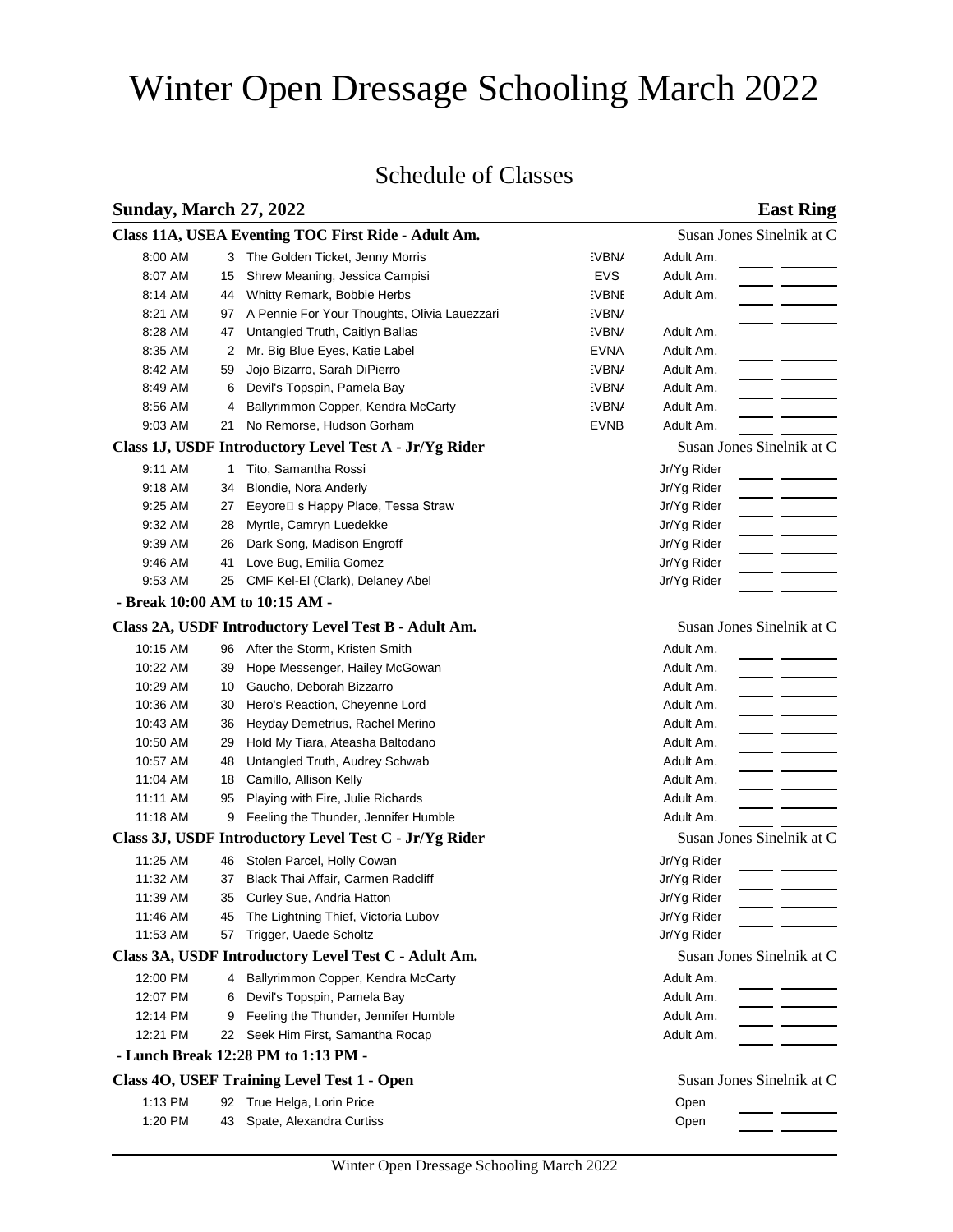|                                                    |                            |    | Class 14, USEF Training Level Test 1 (HC)             |    |                           |  |  |
|----------------------------------------------------|----------------------------|----|-------------------------------------------------------|----|---------------------------|--|--|
|                                                    | 1:27 PM                    |    | 16 Stella, Sarah Decker                               |    | Jr/Yg Rider               |  |  |
| Class 5J, USEF Training Level Test 2 - Jr/Yg Rider |                            |    |                                                       |    | Susan Jones Sinelnik at C |  |  |
|                                                    | 1:34 PM                    | 54 | Boomer, Katie Murphy                                  |    | Jr/Yg Rider               |  |  |
|                                                    | 1:41 PM                    | 93 | Foxwoods Inferno Humble, Emma Humble                  |    | Jr/Yg Rider               |  |  |
|                                                    | 1:48 PM                    | 49 | Manhattan "Tanner", Helena Fynn                       |    | Jr/Yg Rider               |  |  |
| Class 5A, USEF Training Level Test 2 - Adult Am.   |                            |    |                                                       |    | Susan Jones Sinelnik at C |  |  |
|                                                    | 1:55 PM                    | 8  | L.A, Baltic Silver Star, Amanda Graham                |    | Adult Am.                 |  |  |
|                                                    | 2:02 PM                    | 11 | Native Wave, Maja Bown                                |    | Adult Am.                 |  |  |
|                                                    | 2:09 PM                    | 24 | Midnight Dreary, Ashley Zultanky                      |    | Adult Am.                 |  |  |
| <b>Class 7, USEF Level Test 1</b>                  |                            |    | Susan Jones Sinelnik at C                             |    |                           |  |  |
|                                                    | $2:16$ PM                  | 8  | L.A, Baltic Silver Star, Amanda Graham                |    | Adult Am.                 |  |  |
|                                                    | 2:23 PM                    | 17 | Castillo NRF, Anna Sucar                              |    | Open                      |  |  |
|                                                    | 2:30 PM                    | 19 | Valentino, michelle gargiulo                          |    | Adult Am.                 |  |  |
|                                                    | 2:37 PM                    | 20 | Sixbits, Melanie Montagano                            |    | Open                      |  |  |
|                                                    | 2:44 PM                    | 23 | Pick Me A Daisy, Beth Gold                            |    | Jr/Yg Rider               |  |  |
|                                                    | 2:51 PM                    | 32 | Change of heart, Becky Graham                         |    | Adult Am.                 |  |  |
|                                                    |                            |    | Class 10-1, USEF Second Level & Above TOC Second Ride |    | Susan Jones Sinelnik at C |  |  |
|                                                    | 2:58 PM                    |    | 94 Orchid's Tamino, Sarah Stinneford                  | 32 | Adult Am.                 |  |  |
|                                                    | Class 9, USEF Level Test 3 |    |                                                       |    | Susan Jones Sinelnik at C |  |  |
|                                                    | 3:06 PM                    | 38 | FMF Olivia, Bethany Oesting                           |    | Adult Am.                 |  |  |
|                                                    | 3:14 PM                    | 58 | Heitrak's Yari, Abigail Lipow                         |    | Adult Am.                 |  |  |
|                                                    |                            |    |                                                       |    |                           |  |  |

 **- Arena Done 3:22 PM -**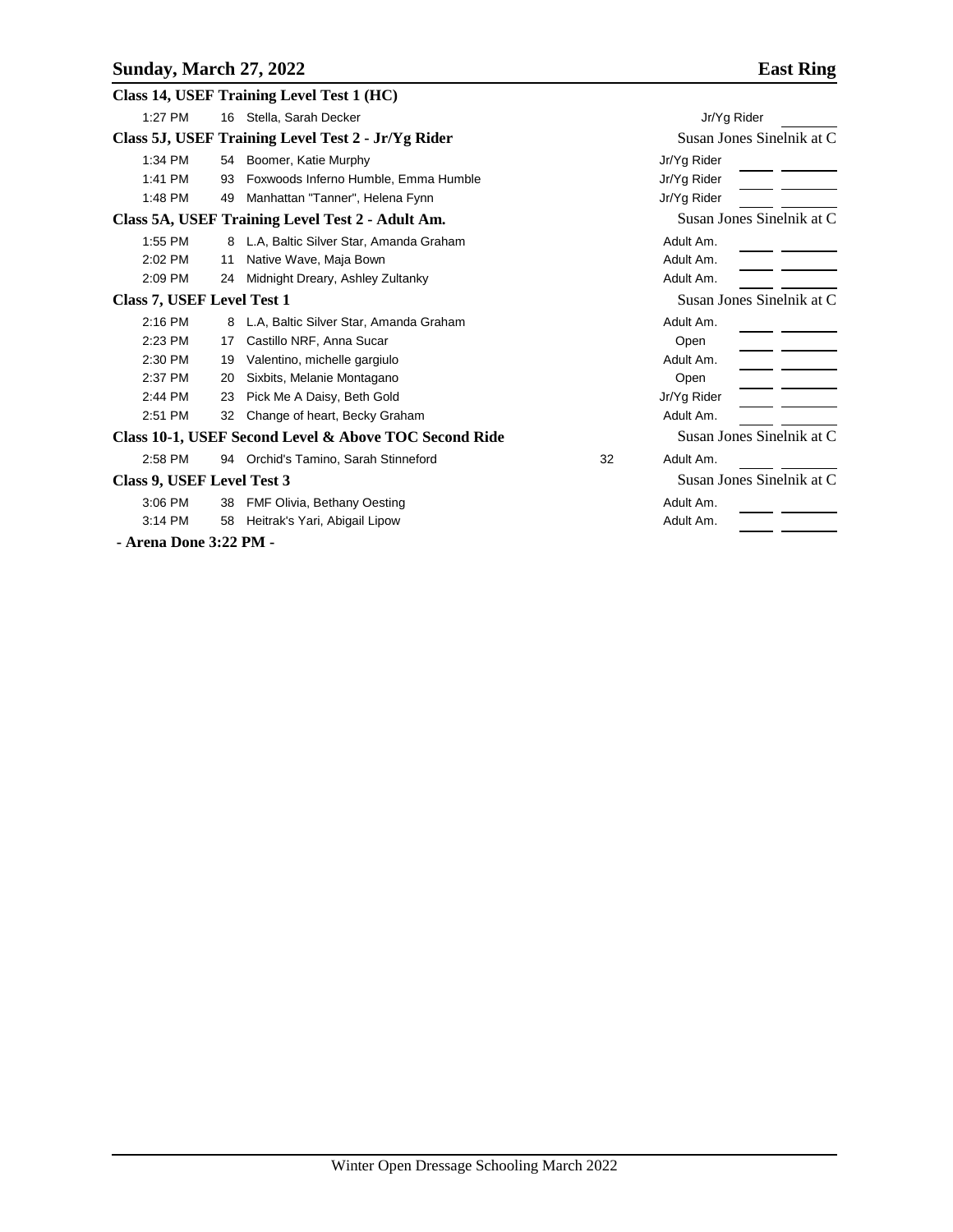## **Sunday, March 27, 2022 West Ring**

|                              |    | Class 11J, USEA Eventing TOC First Ride - Jr/Yg Rider               |              |                            | Karin Worm at C |
|------------------------------|----|---------------------------------------------------------------------|--------------|----------------------------|-----------------|
| 8:00 AM                      |    | 40 Already in love, Aubrey Cincilla                                 | :VBN/        | Jr/Yg Rider                |                 |
| 8:07 AM                      |    | 12 PREACHATTHERIVER, ava shelbourne                                 | EVNB         | Jr/Yg Rider                |                 |
|                              |    | Class 110, USEA Eventing TOC First Ride - Open                      |              |                            | Karin Worm at C |
| 8:15 AM                      |    | 13 Nellies Comet, Jenevee Harryman                                  | <b>EVS</b>   | Open                       |                 |
|                              |    | Class 11-1J, USEA Eventing TOC Second Ride - Jr/Yg Rider            |              |                            | Karin Worm at C |
| 8:22 AM                      |    | 40 Already in love, Aubrey Cincilla                                 | <b>EVBNE</b> | Jr/Yg Rider                |                 |
|                              |    | Class 1A, USDF Introductory Level Test A - Adult Am.                |              |                            | Karin Worm at C |
|                              |    | 18 Camillo, Allison Kelly                                           |              | Adult Am.                  |                 |
| 8:29 AM<br>8:36 AM           | 10 | Gaucho, Deborah Bizzarro                                            |              | Adult Am.                  |                 |
| 8:43 AM                      | 30 | Hero's Reaction, Cheyenne Lord                                      |              | Adult Am.                  |                 |
| 8:50 AM                      | 39 | Hope Messenger, Hailey McGowan                                      |              | Adult Am.                  |                 |
| 8:57 AM                      | 36 | Heyday Demetrius, Rachel Merino                                     |              | Adult Am.                  |                 |
| 9:04 AM                      | 29 | Hold My Tiara, Ateasha Baltodano                                    |              | Adult Am.                  |                 |
|                              |    | Class 11-1A, USEA Eventing TOC Second Ride - Adult Am.              |              |                            | Karin Worm at C |
| 9:11 AM                      |    |                                                                     | <b>EVNB</b>  | Adult Am.                  |                 |
| 9:19 AM                      | 3  | 2 Mr. Big Blue Eyes, Katie Label<br>The Golden Ticket, Jenny Morris | <b>EVBNI</b> | Adult Am.                  |                 |
| 9:26 AM                      | 15 | Shrew Meaning, Jessica Campisi                                      | :VBN/        | Adult Am.                  |                 |
| 9:33 AM                      | 44 | Whitty Remark, Bobbie Herbs                                         | :VBN/        | Adult Am.                  |                 |
| 9:40 AM                      |    | 97 A Pennie For Your Thoughts, Olivia Lauezzari                     | <b>EVBNI</b> |                            |                 |
| - Break 9:41 AM to 9:49 AM - |    |                                                                     |              |                            |                 |
|                              |    | Class 2J, USDF Introductory Level Test B - Jr/Yg Rider              |              |                            | Karin Worm at C |
| 10:02 AM                     | 37 | Black Thai Affair, Carmen Radcliff                                  |              |                            |                 |
| 10:09 AM                     | 45 | The Lightning Thief, Victoria Lubov                                 |              | Jr/Yg Rider                |                 |
| 10:16 AM                     | 42 | Manetti, Libby Sutton                                               |              | Jr/Yg Rider<br>Jr/Yg Rider |                 |
| 10:23 AM                     | 27 | Eeyore□ s Happy Place, Tessa Straw                                  |              | Jr/Yg Rider                |                 |
| 10:30 AM                     | 26 | Dark Song, Madison Engroff                                          |              | Jr/Yg Rider                |                 |
| 10:37 AM                     | 57 | Trigger, Uaede Scholtz                                              |              | Jr/Yg Rider                |                 |
| 10:44 AM                     | 41 | Love Bug, Emilia Gomez                                              |              | Jr/Yg Rider                |                 |
| 10:51 AM                     | 35 | Curley Sue, Andria Hatton                                           |              | Jr/Yg Rider                |                 |
| 10:58 AM                     | 28 | Myrtle, Camryn Luedekke                                             |              | Jr/Yg Rider                |                 |
| 11:05 AM                     | 25 | CMF Kel-El (Clark), Delaney Abel                                    |              | Jr/Yg Rider                |                 |
| 11:12 AM                     | 34 | Blondie, Nora Anderly                                               |              | Jr/Yg Rider                |                 |
| 11:19 AM                     | 1  | Tito, Samantha Rossi                                                |              | Jr/Yg Rider                |                 |
|                              |    | - Lunch Break 11:13 AM to 11:58 AM -                                |              |                            |                 |
|                              |    | Class 4J, USEF Training Level Test 1 - Jr/Yg Rider                  |              |                            | Karin Worm at C |
| 11:26 AM                     | 16 | Stella, Sarah Decker                                                |              | Jr/Yg Rider                |                 |
| 11:33 AM                     | 54 | Boomer, Katie Murphy                                                |              | Jr/Yg Rider                |                 |
| 11:40 AM                     | 49 | Manhattan "Tanner", Helena Fynn                                     |              | Jr/Yg Rider                |                 |
|                              |    | Class 4A, USEF Training Level Test 1 - Adult Am.                    |              |                            | Karin Worm at C |
| 11:47 AM                     |    | 22 Seek Him First, Samantha Rocap                                   |              | Adult Am.                  |                 |
| 12:01 PM                     |    | 11 Native Wave, Maja Bown                                           |              | Adult Am.                  |                 |
|                              |    | Class 50, USEF Training Level Test 2 - Open                         |              |                            | Karin Worm at C |
| 12:08 PM                     | 43 | Spate, Alexandra Curtiss                                            |              | Open                       |                 |
| 12:15 PM                     | 17 | Castillo NRF, Anna Sucar                                            |              | Open                       |                 |
|                              |    | <b>Class 6, USEF Training Level Test 3</b>                          |              |                            | Karin Worm at C |
| 12:22 PM                     |    | 93 Foxwoods Inferno Humble, Emma Humble                             |              | Jr/Yg Rider                |                 |
| 1:14 PM                      | 24 | Midnight Dreary, Ashley Zultanky                                    |              | Adult Am.                  |                 |
|                              |    | Class 10, USEA Second Level & Above TOC First Ride                  |              |                            | Karin Worm at C |
| 1:21 PM                      |    | 7 HS Wrosaletti, Sharielle Lawrence                                 | 23           | Adult Am.                  |                 |
| 1:29 PM                      | 14 | Wild But Classy, Gianna Byers                                       | 21           | Open                       |                 |
| 1:36 PM                      | 31 | Winston, Oliviah Carr                                               | <b>PSG</b>   | Jr/Yg Rider                |                 |
| 1:45 PM                      |    | 94 Orchid's Tamino, Sarah Stinneford                                | 31           | Adult Am.                  |                 |

Winter Open Dressage Schooling March 2022